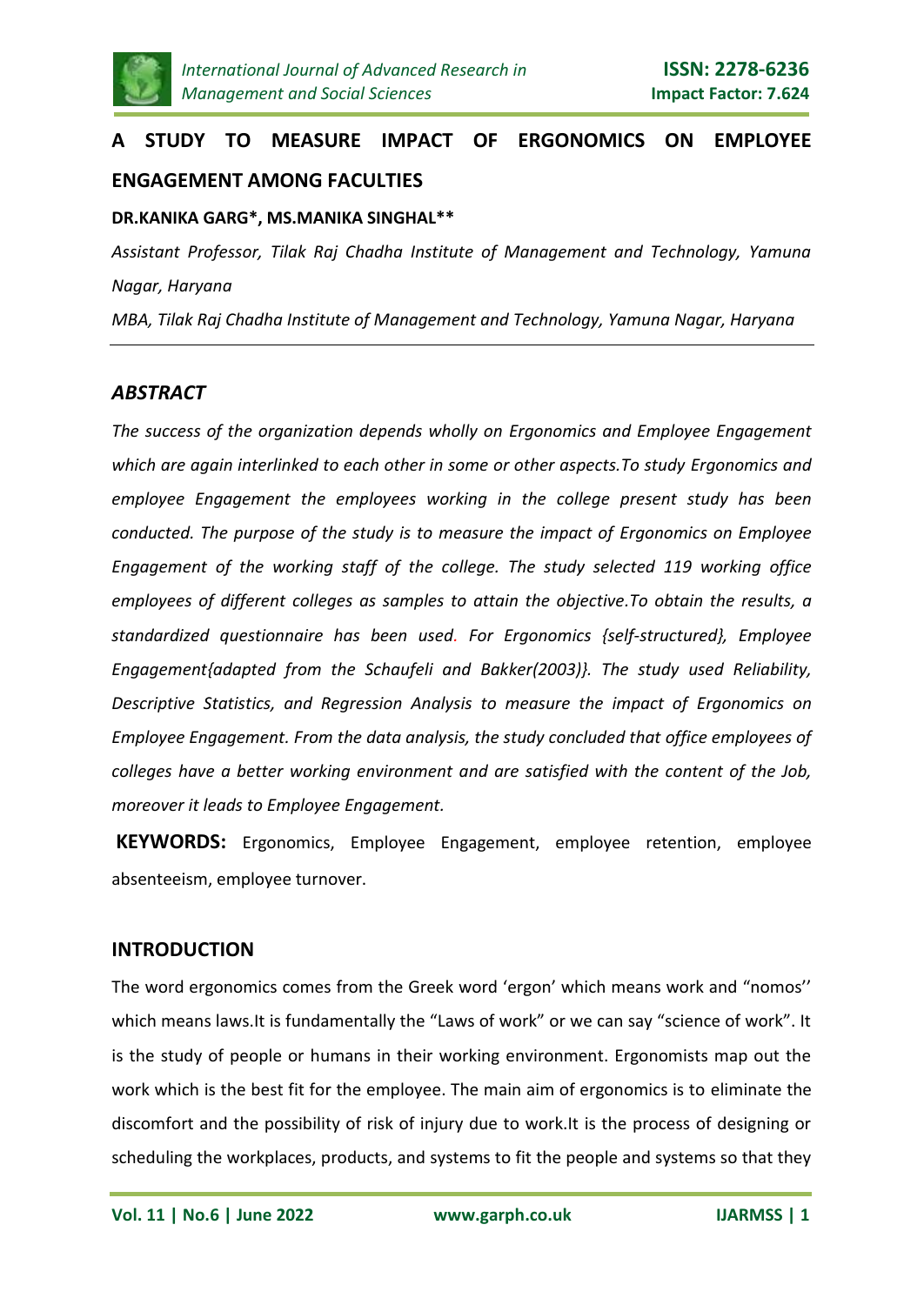

fit the employee who uses them.The employees are becoming more health-conscious and looking for a hygienic working environment whereas leaders on the other hand have high expectations from workers. The workers until and unless they found the workplace best fit for them when they found everything resource material, tools, equipment viz. on the suitable place they feel more inclined towards the working environment.The discipline of ergonomics goals to acknowledge the interaction among humans and other elements of a system to boost human well-being and complete system performance by implementing theory, principles, data, and various ways to design (Wegge& Zimmerman, 2007; Dul& Neumann, 2009; Punnett et al., 2009).Ergonomics assists the employees to be happy and feel secure in terms of both mental and physical well-being, which leads to more employee participation in the organization and provides a way of employee engagement with the organization.

Employee engagement steers the employees' efforts for the organization and enhances their enthusiasm which precedes better production and ultimately gives the way for greater profit as well as reduces the staff absenteeism and dissatisfaction.

The study of ergonomics leads to more productive and sustainable employees increase productivity, morale, and reduce absenteeism.The purpose of the study is the health and sitting posture issues that are faced by the working staff in the organization.

## **LITERATURE REVIEW**

## **EMPLOYEE ENGAGEMENT**

Employee engagement is the mental and emotional connection of employees with the organization. In the study of Vermooten (2018) the objective of the study was to gain an indepth understanding of the engagement phenomena among public school teachers. A mixed research method was used to collect both qualitative and quantitative survey 37 interviews were conducted with fee school teachers and follow-up was conducted with 28 fee school teacher and a report of a web-based survey of 353 teachers were conducted. The study offers valuable insight into the most salient contextual, organizational, job, and individual antecedents of variance in employee engagement among public school teachers. To understand the factors which influence the behavioral expression of the organization. The study was conducted on 400 working teachers by Na- Nan et.al. (2016) and the statistics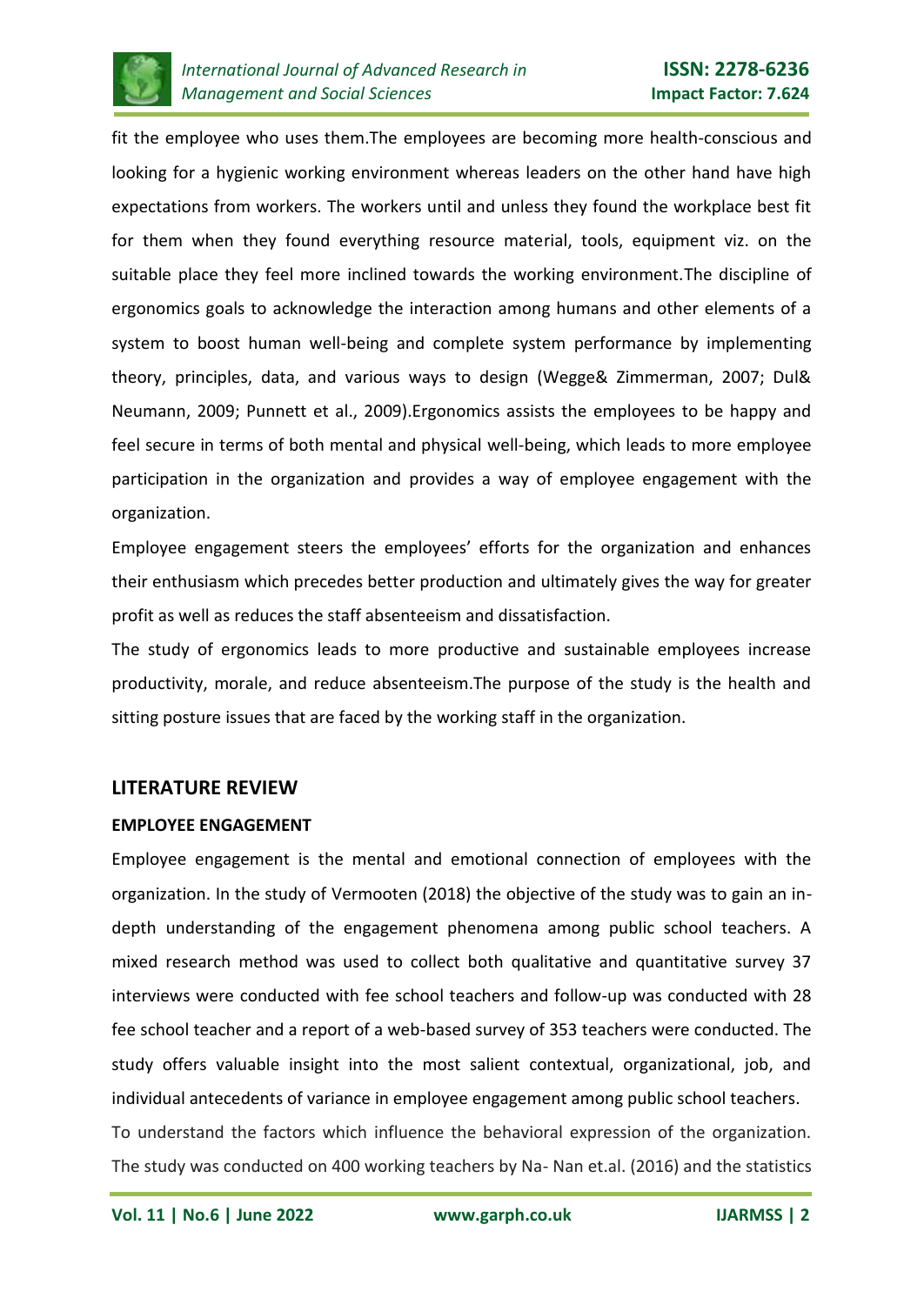

used for testing used structural model equation analysis to test the consistency of the model created by the research and found that job characteristics and organizational climate have an influence on organizational behavior via employee engagement.

Job satisfaction, well-being, and emotional intelligence had positive effects on the teachers' employee engagement and the objective of this study was to analyse the effects of job satisfaction, well-being, and emotional intelligence on the teachers' employee engagement. For this survey was conducted on 65 teachers through the survey (Sudibjo and Sutarji) (2020).

Shokunbi (2016) studied the antecedents among civil servants of employee engagement. An interview was conducted with 28 teachers about factors that get them engaged at work and they concluded that passion for the job, availability of materials for the job, working environment, the relationship between employees, training, and remuneration.

Employee engagement partially mediates the relationship between the turnover intentions and HRM Practices of school teachers. The study has been conducted on the mediating effect of employee engagement in the relationship between human resource planning and teachers' turnover intentions. For this used a multi-stage random method to choose a sample size of 400 teachers from 40 schools (Kamau) (2020).

To understand the relationship between occupational stress, employee engagement, and turnover intention a study was conducted, and the survey was conducted on primary school teachers and showed that teachers who experience high levels of work stress had low employee engagement and high turnover intention (Salahudin et.al. (2016).

Among private school teachers the role of emotional labor, work engagement, and cognitive dissonance a study was conducted by Mangi et.al. (2021) and interviewed with cluster sampling techniques concluded that emotional labor has a significant positive impact on work engagement.

Ariani (2013) conducted a study that tested the relationship between employee engagement, organizational citizenship behavior, and work behavior (WB). For this, 507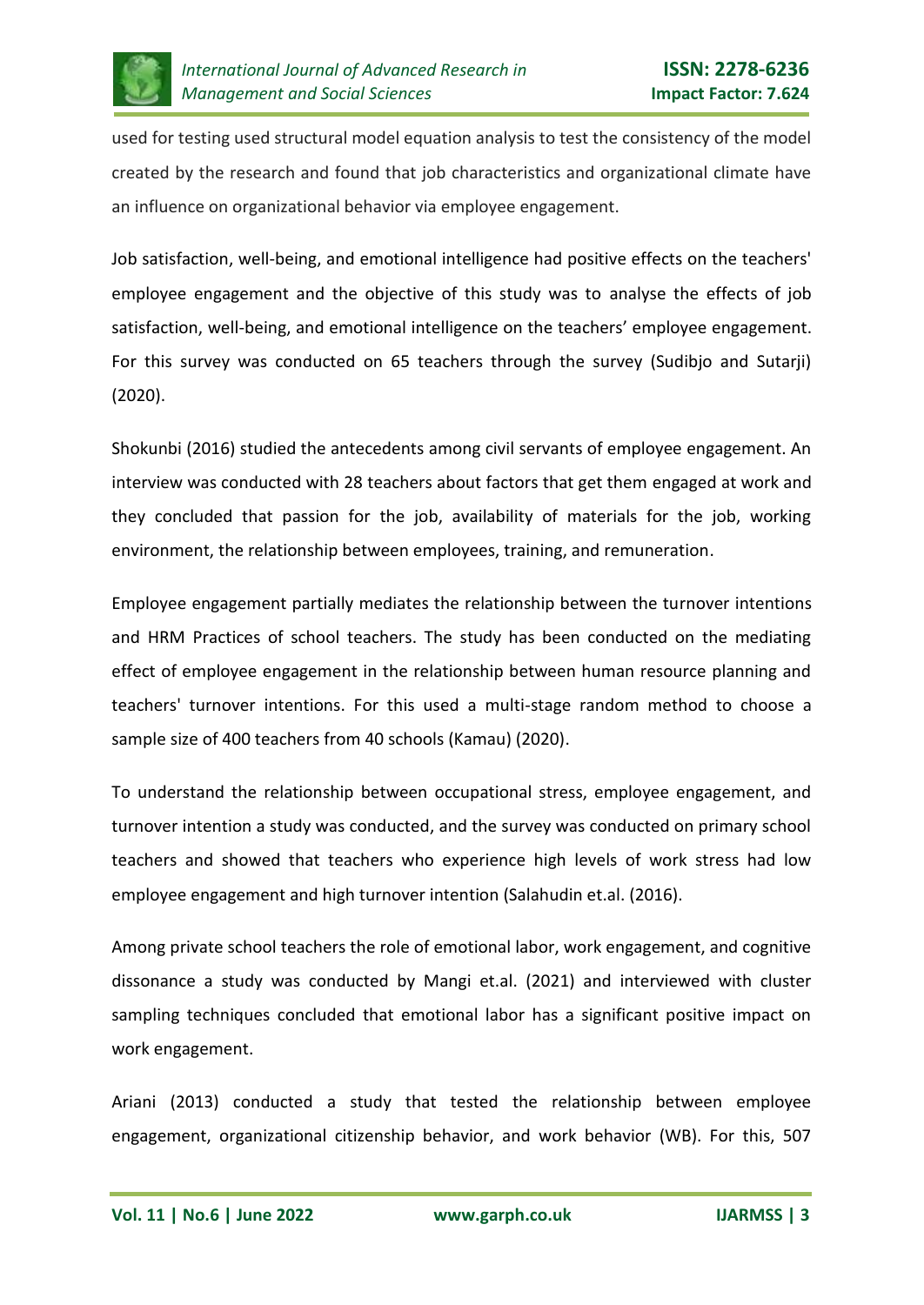

participants were taken into consideration and showed a difference in the mean score of OCB and WB between males and females.

# **ERGONOMICS**

Ergonomics can assist in increasing the productivity of managerial brainpower and the aim is to eliminate all perpetual and mental loading that arises from the paper workload.

Bayir and Keser (2008) determined the information technology teacher coordinator and their working environment and 9 sub-dimensions were used in terms of ergonomics and concluded that "typing without placing their elbows to the desk", "making telephone calls by placing the phone between their head and their shoulder at the same time while using keyboard".

Dockrell et.al. (2009) objective of the study was to investigate the sources and nature of education about computer-related ergonomics of school teachers. A survey was conducted that suggested that computers are widely available and often used by students and teachers.

The micro ergonomic issues that are faced by school students due to the mismatch between their body size and desk. For providing school ergonomics in a new direction, macro ergonomics for schools have been introduced to make ergonomics to be a part of national education (Legg and Jacobs) (2008).

To understand whether photography-assisted calibration training would better interrater reliability among dental hygiene staff for ergonomics evaluation. A study has been designed with a convenience sampling of 11 staff employees and all pre-training and posttrainingwere provided to measure the effects of interchange reliability and concluded that photography-assisted training resulted in improved agreement among the staff members (Partido) (2017).

The architectural stair design and the related ergonomics Ningrum and Haqi (2020) described cross-sectional design with descriptive analysis and found that everything as per recommendation but the tread's depth, the width of stairs, handrail's diameter and the height, as well as the lighting of the stairs, must be improvised to make the stairs valuable.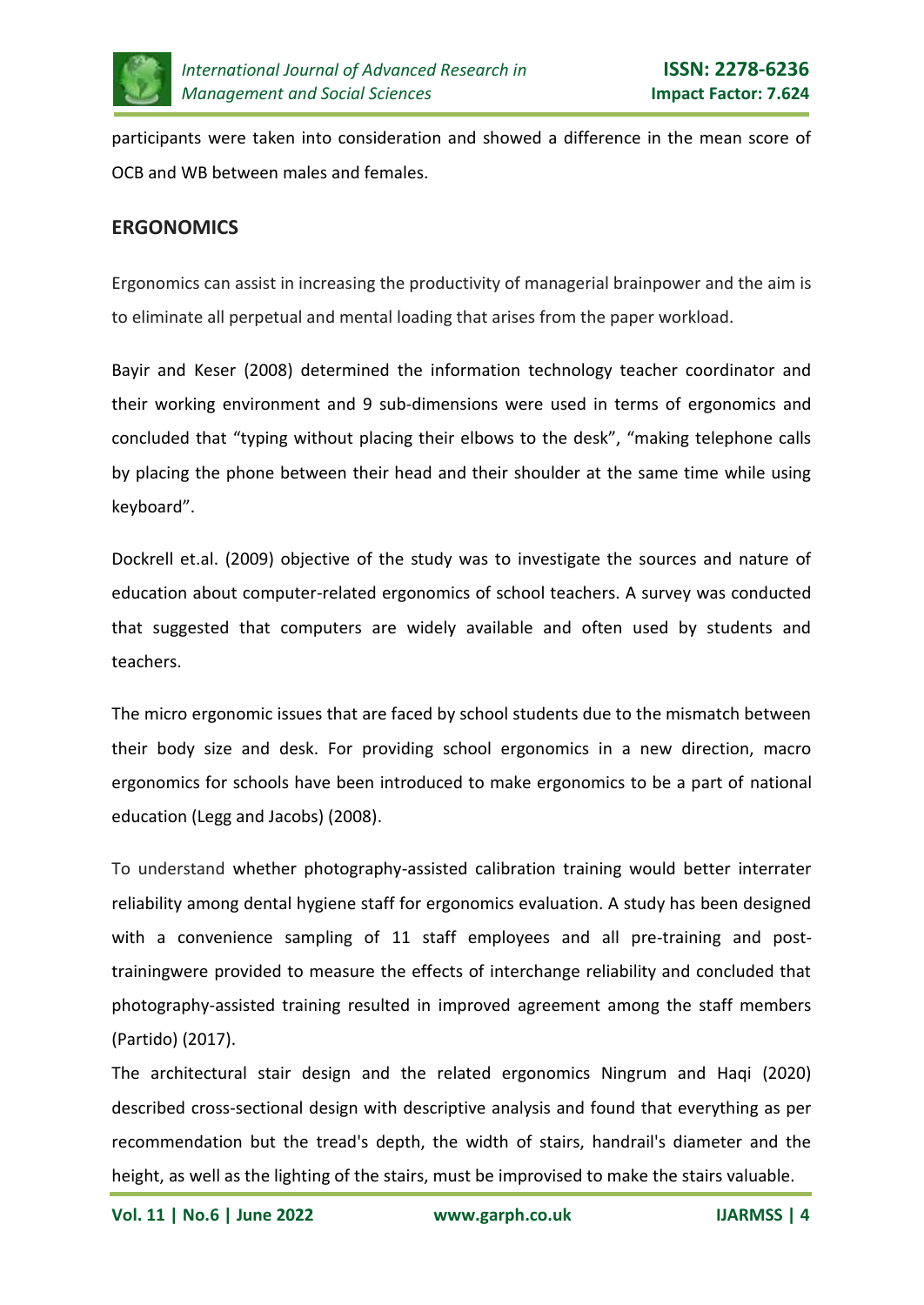

Abarghouei and Nasab (2012) Total Ergonomics intervention evaluations have shown that the positive effects of applying ergonomics knowledge can result in increased productivity and reduced musculoskeletal disorder and the objective of the study for this purpose was ergonomics leads to improved productivity and result in better working condition for office employees and a body mapping questionnaire has been used.

The study of Karltun et.al. (2017) developed that there was a strong potential for developing the theory, applications, and methodological aspects of human technology organizations. To objective was to understand the role of human technology organizations in the development of the best-fit work system.

# **ERGONOMICS AND EMPLOYEE ENGAGEMENT**

Without a proper ergonomics system, it becomes impossible to manage any other resources as the most important factor human when felt unsatisfied with the work culture then it leads to poor employee engagement. Christy (2019) has been used secondary data for his studies and suggested that ergonomics leads to employee engagement, better employee retention.

The aim of ergonomics to analyse the best fit environment to optimize the performance. Jauregui (2018) study objective was to examines the impact of ergonomics on employee engagement. And for the same data has been collected through a questionnaire survey. Magnavita (2017) the objective of the study was the aging factor which creates a challenging job of health and welfare of workers and a reference for old workers related particular issues. So, there must be a holistic approach that will be followed.

# **RESEARCH METHODOLOGY**

## **Objectives of the study**

- To Study the Ergonomics and Employee Engagement among the employees working in the college.
- To measure the impact of Ergonomics on Employee Engagementamong the employees working in the college.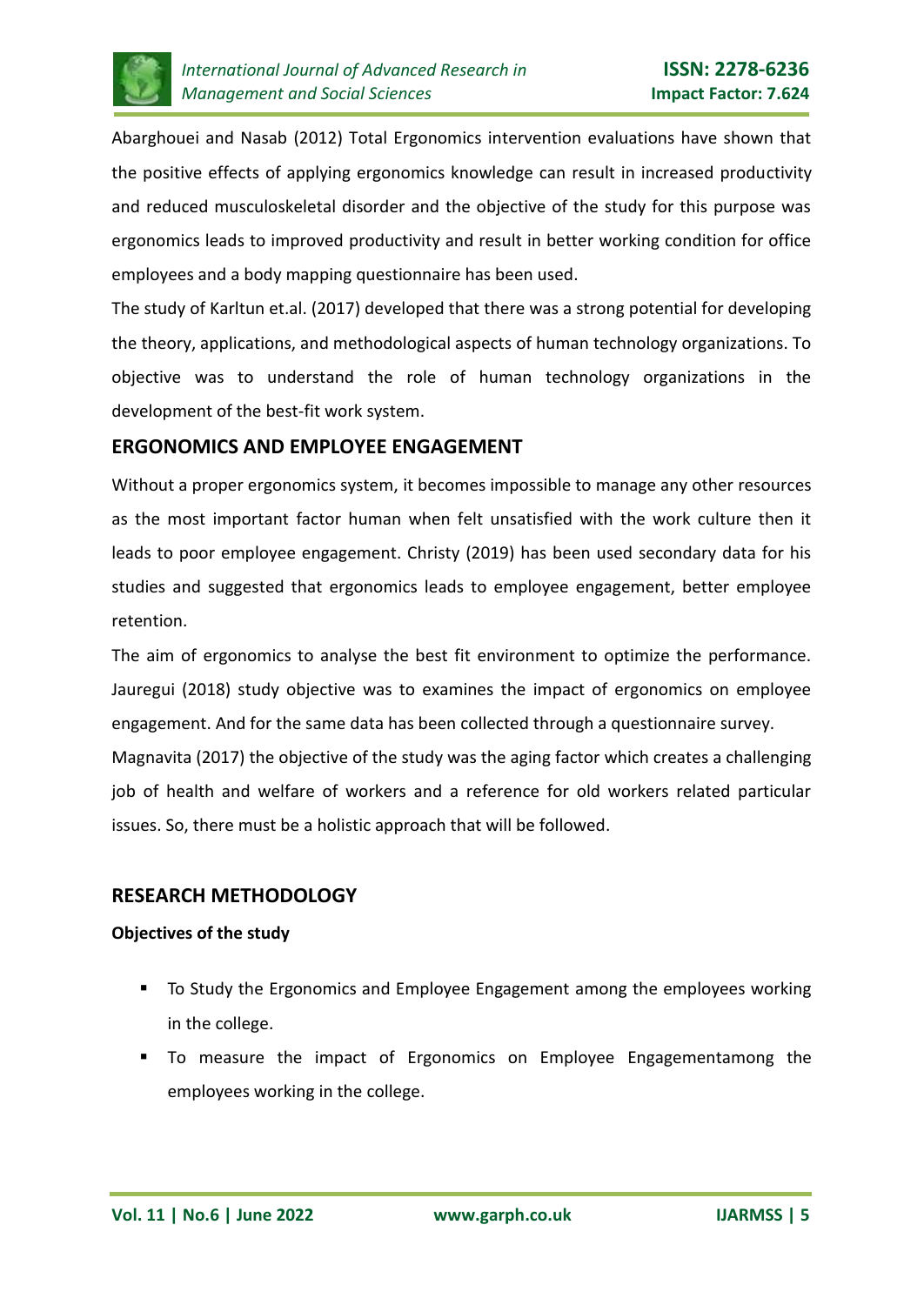

#### **Sources of Data**

The primary data for the research has been collected from the college staff.

#### **Research Design**

The research study followed a descriptive research design to study the relationship between Ergonomics and Employee Engagement.

## **Sampling**

For this study, 119collegeteachers have been taken as samples. Both male and female employees have been included in the sample. To obtain the objective convenience, sampling has been used.

## **Tools of Data Collection**

To study the impact of Ergonomics on Employee Engagement, a standardized questionnaire has been used.

For Ergonomics {self structured}, Employee Engagement{ adapted from the Schaufeli and Bakker(2003)}.

The questionnaire has been distributed among 250 employees after data cleaning treatment and the process study selects 119college teachers as a sample.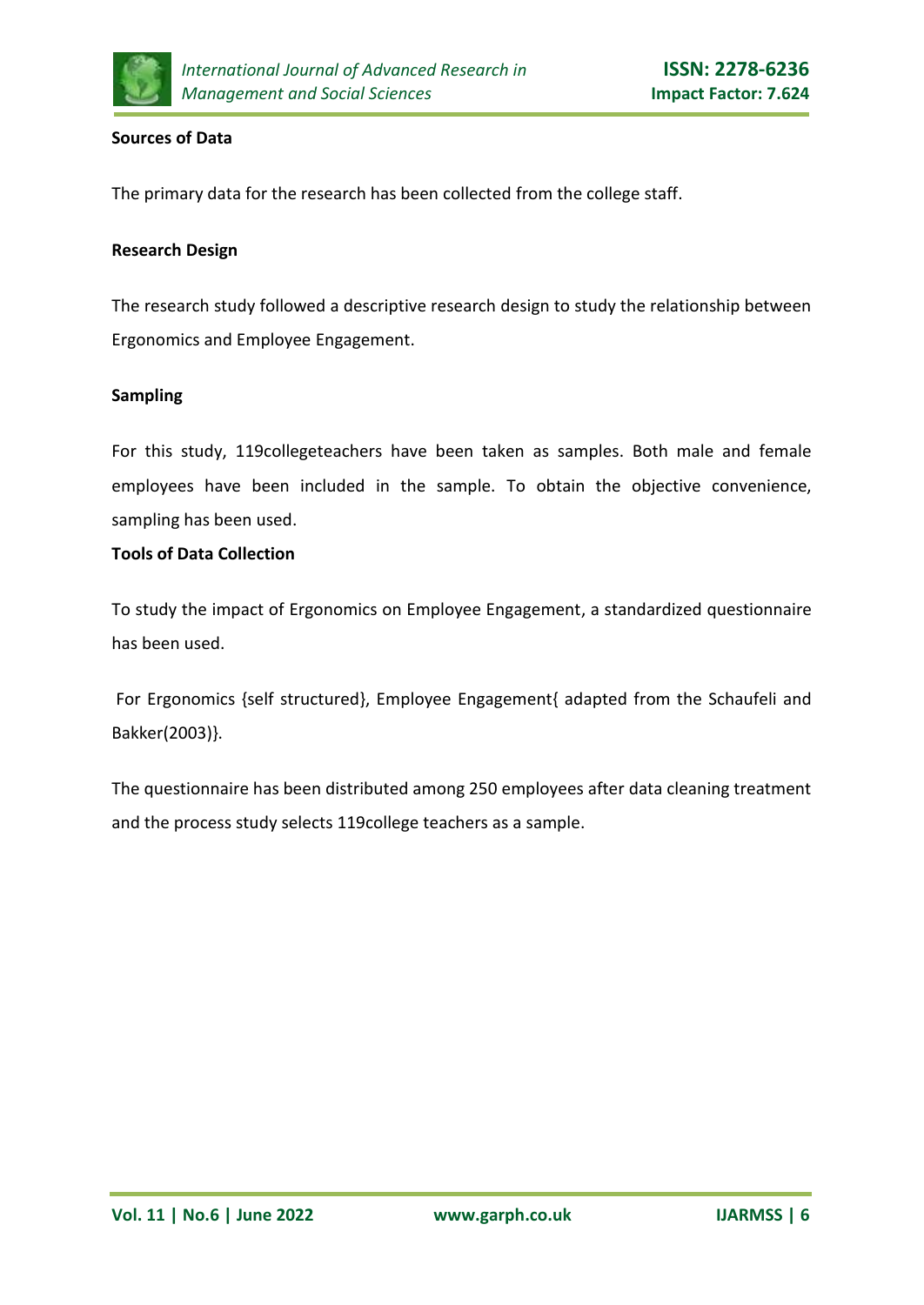

# **RESULTS AND DISCUSSIONS**

#### **Reliability**

## **Table 1.1**

#### **Reliability Statistics**

| Cronbach's |            |
|------------|------------|
| Alpha      | N of Items |
| .850       | 27         |

From above the reliability statistics on variables, the value of Cronbach's Alpha was .850 which was greater than .70, and satisfied the condition that a scale should consistently reflect the construct it measured.

## **Descriptive statistics**

#### **Table 1.2**

| <b>STATEMENTS</b> | $\mathbf{1}$   | $\overline{2}$ | $\overline{3}$ | $\overline{4}$ | 5  | 6  | $\overline{7}$ |
|-------------------|----------------|----------------|----------------|----------------|----|----|----------------|
| 1. At<br>my       | $\overline{3}$ | 8              | 18             | 31             | 34 | 24 | $\mathbf{1}$   |
| work, I feel      |                |                |                |                |    |    |                |
| bursting with     |                |                |                |                |    |    |                |
| energy            |                |                |                |                |    |    |                |
| 2. I find the     | 11             | 24             | 19             | 20             | 20 | 18 | $\overline{7}$ |
| work that I do    |                |                |                |                |    |    |                |
| of<br>full        |                |                |                |                |    |    |                |
| meaning and       |                |                |                |                |    |    |                |
| purpose.          |                |                |                |                |    |    |                |
| flies<br>3.Time   | $\overline{4}$ | 16             | 19             | 14             | 33 | 17 | 16             |
| when I<br>am      |                |                |                |                |    |    |                |
| working.          |                |                |                |                |    |    |                |

**Vol. 11 | No.6 | June 2022 www.garph.co.uk IJARMSS | 7**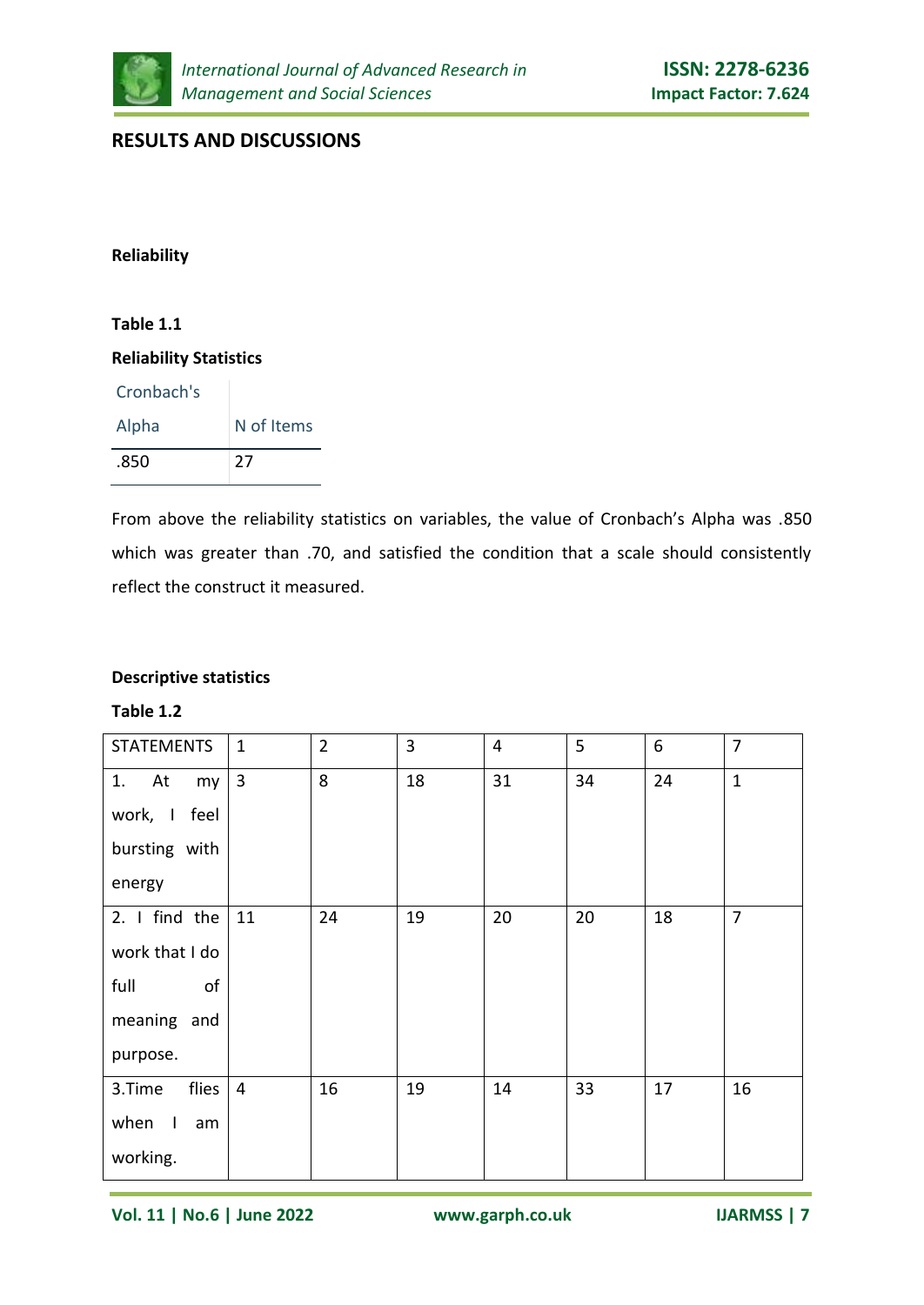

*International Journal of Advanced Research in* **ISSN: 2278-6236** *Management and Social Sciences* **Impact Factor: 7.624**

| 4. At my job, I<br>feel<br>strong | 11             | 19 | 20 | 20 | 23 | 19 | $\overline{7}$ |
|-----------------------------------|----------------|----|----|----|----|----|----------------|
| and vigorous.                     |                |    |    |    |    |    |                |
| 5.<br>$\mathbf{I}$<br>am          | 8              | 18 | 23 | 18 | 21 | 22 | 9              |
| enthusiastic                      |                |    |    |    |    |    |                |
| about my job.                     |                |    |    |    |    |    |                |
| 6. When I am                      | 11             | 15 | 22 | 13 | 23 | 21 | 14             |
| working,<br>$\Box$                |                |    |    |    |    |    |                |
| forget                            |                |    |    |    |    |    |                |
| everything                        |                |    |    |    |    |    |                |
| else<br>around                    |                |    |    |    |    |    |                |
| me.                               |                |    |    |    |    |    |                |
| My job<br>7.                      | 10             | 23 | 19 | 16 | 25 | 20 | $\overline{7}$ |
| inspires me                       |                |    |    |    |    |    |                |
| 8. When I get                     | 6              | 16 | 20 | 20 | 22 | 22 | 13             |
| the<br>in<br>up                   |                |    |    |    |    |    |                |
| morning,<br>$\blacksquare$        |                |    |    |    |    |    |                |
| feel like going                   |                |    |    |    |    |    |                |
| to work.                          |                |    |    |    |    |    |                |
| 9. I am happy                     | $\,8\,$        | 17 | 20 | 21 | 17 | 29 | $\overline{7}$ |
| when I am                         |                |    |    |    |    |    |                |
| working                           |                |    |    |    |    |    |                |
| intensely.                        |                |    |    |    |    |    |                |
| 10.<br>$\blacksquare$<br>am       | 6              | 19 | 15 | 21 | 26 | 19 | 13             |
| proud of the                      |                |    |    |    |    |    |                |
| work that I                       |                |    |    |    |    |    |                |
| do.                               |                |    |    |    |    |    |                |
| 11.<br>$\mathbf{I}$<br>am         | $\overline{3}$ | 15 | 16 | 20 | 29 | 22 | 14             |
| immersed<br>in                    |                |    |    |    |    |    |                |
| my work.                          |                |    |    |    |    |    |                |
| 12.<br>$\mathbf{I}$<br>am         | 11             | 18 | 16 | 19 | 22 | 24 | 9              |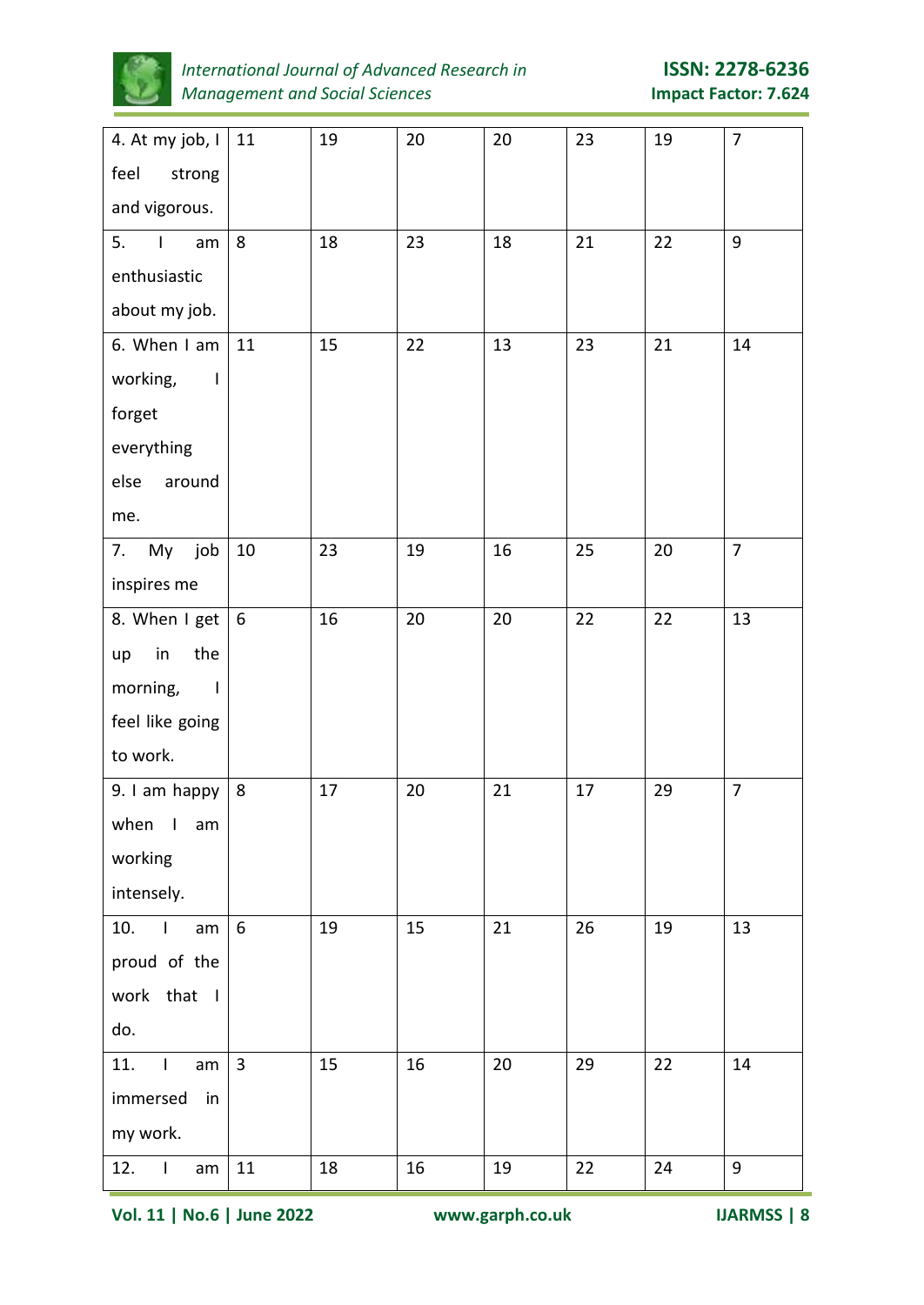

| continue                               |                  |    |        |    |    |    |    |
|----------------------------------------|------------------|----|--------|----|----|----|----|
| working<br>for                         |                  |    |        |    |    |    |    |
| long<br>very                           |                  |    |        |    |    |    |    |
| periods at a                           |                  |    |        |    |    |    |    |
| time.                                  |                  |    |        |    |    |    |    |
| 13. To me, my                          | $\boldsymbol{6}$ | 20 | 19     | 20 | 15 | 26 | 13 |
| job<br>is                              |                  |    |        |    |    |    |    |
| challenging.                           |                  |    |        |    |    |    |    |
| 14.<br>$\blacksquare$<br>get           | 20               | 15 | 17     | 22 | 20 | 14 | 11 |
| carried away                           |                  |    |        |    |    |    |    |
| when<br>$\overline{\phantom{a}}$<br>am |                  |    |        |    |    |    |    |
| working.                               |                  |    |        |    |    |    |    |
| 15. At my job,                         | 11               | 19 | 19     | 19 | 22 | 18 | 11 |
| am<br>$\mathsf{I}$<br>very             |                  |    |        |    |    |    |    |
| resilent,                              |                  |    |        |    |    |    |    |
| mentally.                              |                  |    |        |    |    |    |    |
| 16.<br>It<br>is                        | $10\,$           | 11 | 23     | 19 | 17 | 19 | 18 |
| difficult<br>to                        |                  |    |        |    |    |    |    |
| detach myself                          |                  |    |        |    |    |    |    |
| from my job.                           |                  |    |        |    |    |    |    |
| 17. At my                              | $\,8\,$          | 15 | $20\,$ | 32 | 19 | 15 | 10 |
| work, I always                         |                  |    |        |    |    |    |    |
| persevere,                             |                  |    |        |    |    |    |    |
| when<br>even                           |                  |    |        |    |    |    |    |
| things do not                          |                  |    |        |    |    |    |    |
| go well.                               |                  |    |        |    |    |    |    |

From the above, it has been concluded that the faculty moreover feel happy and proud of the work they do or perform.

**Table 1.3**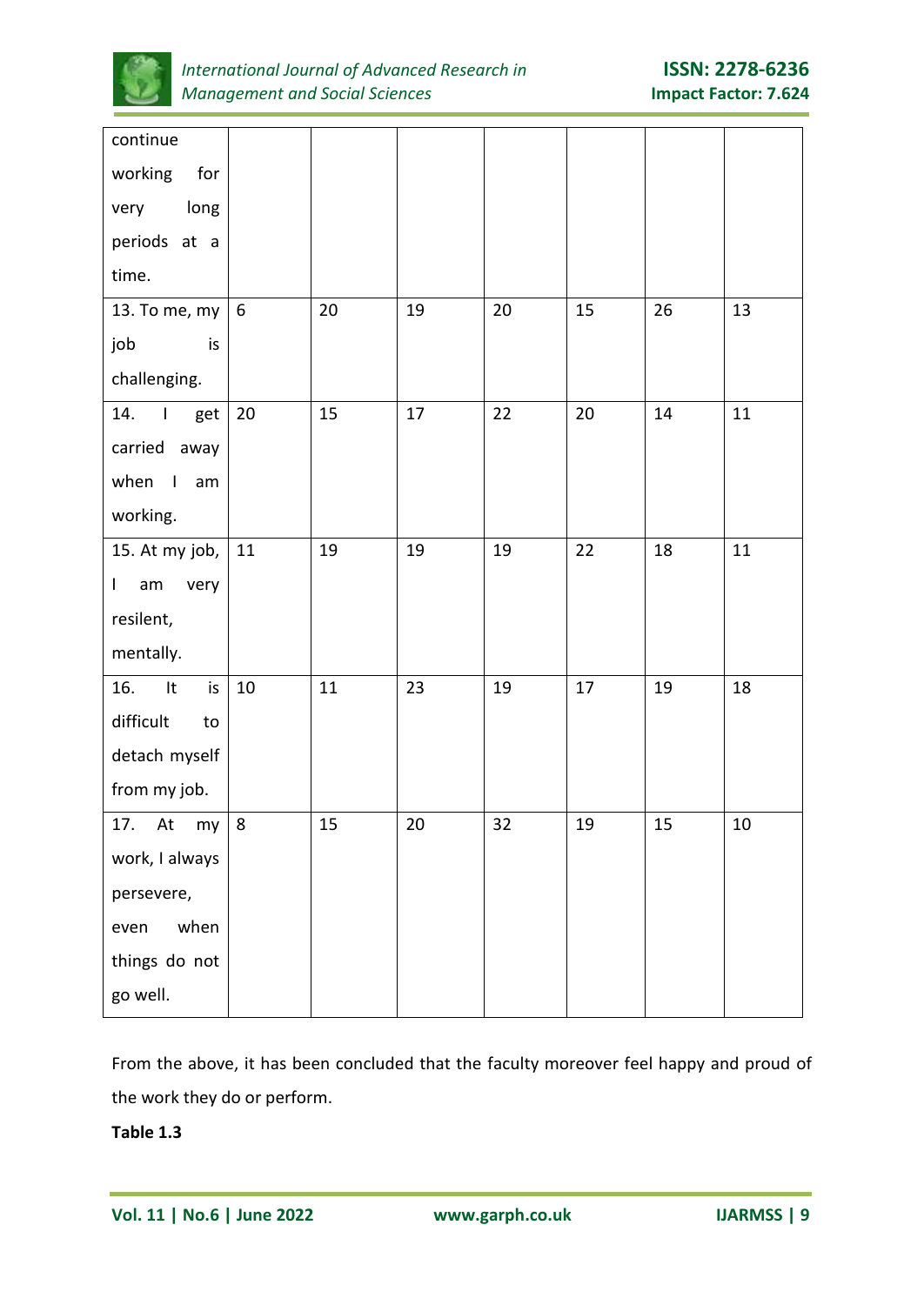

# *International Journal of Advanced Research in* **ISSN: 2278-6236** *Management and Social Sciences* **Impact Factor: 7.624**

| <b>STATEMENTS</b>       | $\mathbf{1}$ | $\overline{2}$ | 3  | 4  | 5  | 6  | 7              |
|-------------------------|--------------|----------------|----|----|----|----|----------------|
| Have there been         | 16           | 30             | 24 | 15 | 19 | 11 | $\overline{4}$ |
| worker<br>any           |              |                |    |    |    |    |                |
| complaints              |              |                |    |    |    |    |                |
| concerning              |              |                |    |    |    |    |                |
| ergonomic issues?       |              |                |    |    |    |    |                |
| employees<br>Do         | 11           | 13             | 15 | 20 | 26 | 20 | 14             |
| perform<br>high         |              |                |    |    |    |    |                |
| repetition tasks?       |              |                |    |    |    |    |                |
| employees<br>Do         | 12           | 15             | 15 | 21 | 19 | 26 | 11             |
| perform tasks with      |              |                |    |    |    |    |                |
| an awkward back         |              |                |    |    |    |    |                |
| angles to be held       |              |                |    |    |    |    |                |
| for<br>extended         |              |                |    |    |    |    |                |
| period of time?         |              |                |    |    |    |    |                |
| employees<br>Do         | 6            | 20             | 17 | 23 | 24 | 16 | 13             |
| perform task with       |              |                |    |    |    |    |                |
| an awkward elbow        |              |                |    |    |    |    |                |
| angles to be held       |              |                |    |    |    |    |                |
| for<br>extended         |              |                |    |    |    |    |                |
| period of time          |              |                |    |    |    |    |                |
| employees<br>Do         | 10           | 14             | 12 | 14 | 27 | 21 | 21             |
| perform task with       |              |                |    |    |    |    |                |
| an awkward elbow        |              |                |    |    |    |    |                |
| abduction angles        |              |                |    |    |    |    |                |
| held<br>be<br>for<br>to |              |                |    |    |    |    |                |
| extended period of      |              |                |    |    |    |    |                |
| time?                   |              |                |    |    |    |    |                |
| employees<br>Do         | 10           | 9              | 22 | 27 | 16 | 23 | 12             |
| perform task with       |              |                |    |    |    |    |                |
| an awkward wrist        |              |                |    |    |    |    |                |

**Vol. 11 | No.6 | June 2022 www.garph.co.uk IJARMSS | 10**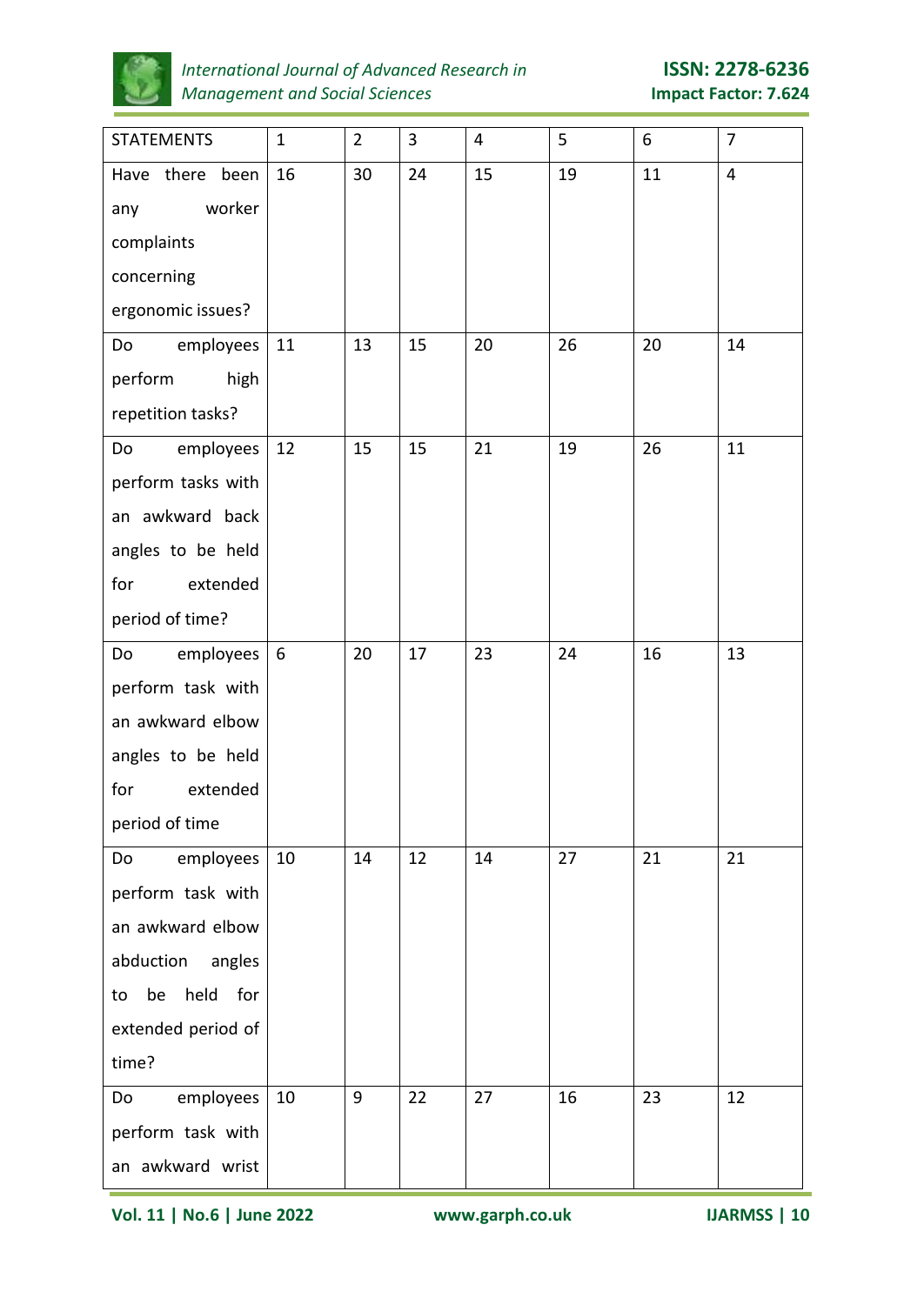

| flexion angles to be |                |    |    |    |    |    |    |
|----------------------|----------------|----|----|----|----|----|----|
| held for extended    |                |    |    |    |    |    |    |
| period of time       |                |    |    |    |    |    |    |
| employees<br>Do      | 10             | 18 | 14 | 18 | 24 | 23 | 12 |
| perform task with    |                |    |    |    |    |    |    |
| an awkward wrist     |                |    |    |    |    |    |    |
| extension angles to  |                |    |    |    |    |    |    |
| held<br>for<br>be    |                |    |    |    |    |    |    |
| extended period of   |                |    |    |    |    |    |    |
| time?                |                |    |    |    |    |    |    |
| employees<br>Do      | $\overline{7}$ | 10 | 17 | 23 | 21 | 29 | 12 |
| perform task with    |                |    |    |    |    |    |    |
| extreme<br>an        |                |    |    |    |    |    |    |
| reaching             |                |    |    |    |    |    |    |
| distancefor<br>an    |                |    |    |    |    |    |    |
| extended period of   |                |    |    |    |    |    |    |
| time?                |                |    |    |    |    |    |    |
| employees<br>Do      | $\overline{7}$ | 14 | 20 | 17 | 20 | 22 | 19 |
| perform task with    |                |    |    |    |    |    |    |
| an odd workstation   |                |    |    |    |    |    |    |
| height for<br>an     |                |    |    |    |    |    |    |
| extended period of   |                |    |    |    |    |    |    |
| time?                |                |    |    |    |    |    |    |
| Are high impact $6$  |                | 11 | 14 | 24 | 26 | 26 | 12 |
| tools<br>used        |                |    |    |    |    |    |    |
| routinely?           |                |    |    |    |    |    |    |

From the above Descriptive Statistics, it has been interpreted that, the teachers neverperform the task with awkward elbow angles for an extended period.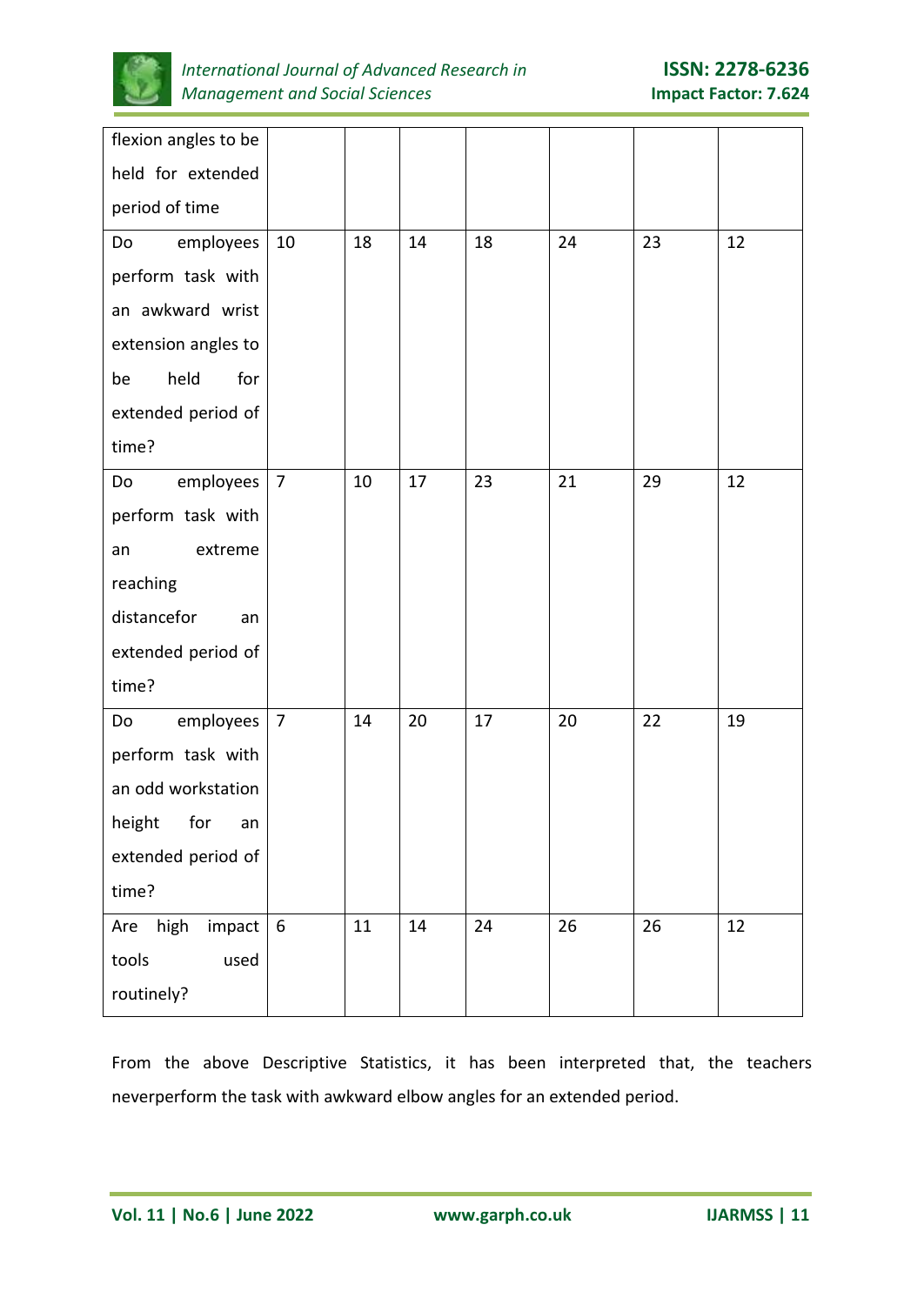

## **Stepwise Regression analysis for the impact of Ergonomics on Employee Engagement.**

## **Table 1.4**

## **Model Summary**

|       |                     |          |                          |          | Std. Error of the |  |
|-------|---------------------|----------|--------------------------|----------|-------------------|--|
| Model |                     | R Square | <b>Adjusted R Square</b> | Estimate |                   |  |
|       | $.892$ <sup>a</sup> | .796     | .795                     | .90835   |                   |  |

a. Predictors: (Constant), EE

## **Table 1.5**

## **ANOVA<sup>a</sup>**

|       |              | of<br>Sum      |     | Mean    |         |                   |
|-------|--------------|----------------|-----|---------|---------|-------------------|
| Model |              | <b>Squares</b> | df  | Square  |         | Sig.              |
|       | Regression   | 553.745        | 1   | 553.745 | 671.131 | .000 <sup>b</sup> |
|       | Residual     | 141.916        | 172 | .825    |         |                   |
|       | <b>Total</b> | 695.660        | 173 |         |         |                   |

a. Dependent Variable: E

b. Predictors: (Constant), EE

## **Table 1.6**

# **Coefficients<sup>a</sup>**

| Model        |                  | Unstandardized |            | Standardized |        |      |
|--------------|------------------|----------------|------------|--------------|--------|------|
|              |                  | Coefficients   |            | Coefficients |        | Sig. |
|              |                  | B              | Std. Error | <b>Beta</b>  |        |      |
| $\mathbf{1}$ | (Constant) 2.273 |                | .362       |              | 6.283  | .000 |
|              |                  | 2.694          | .104       | .892         | 25.906 | .000 |

a. Dependent Variable: E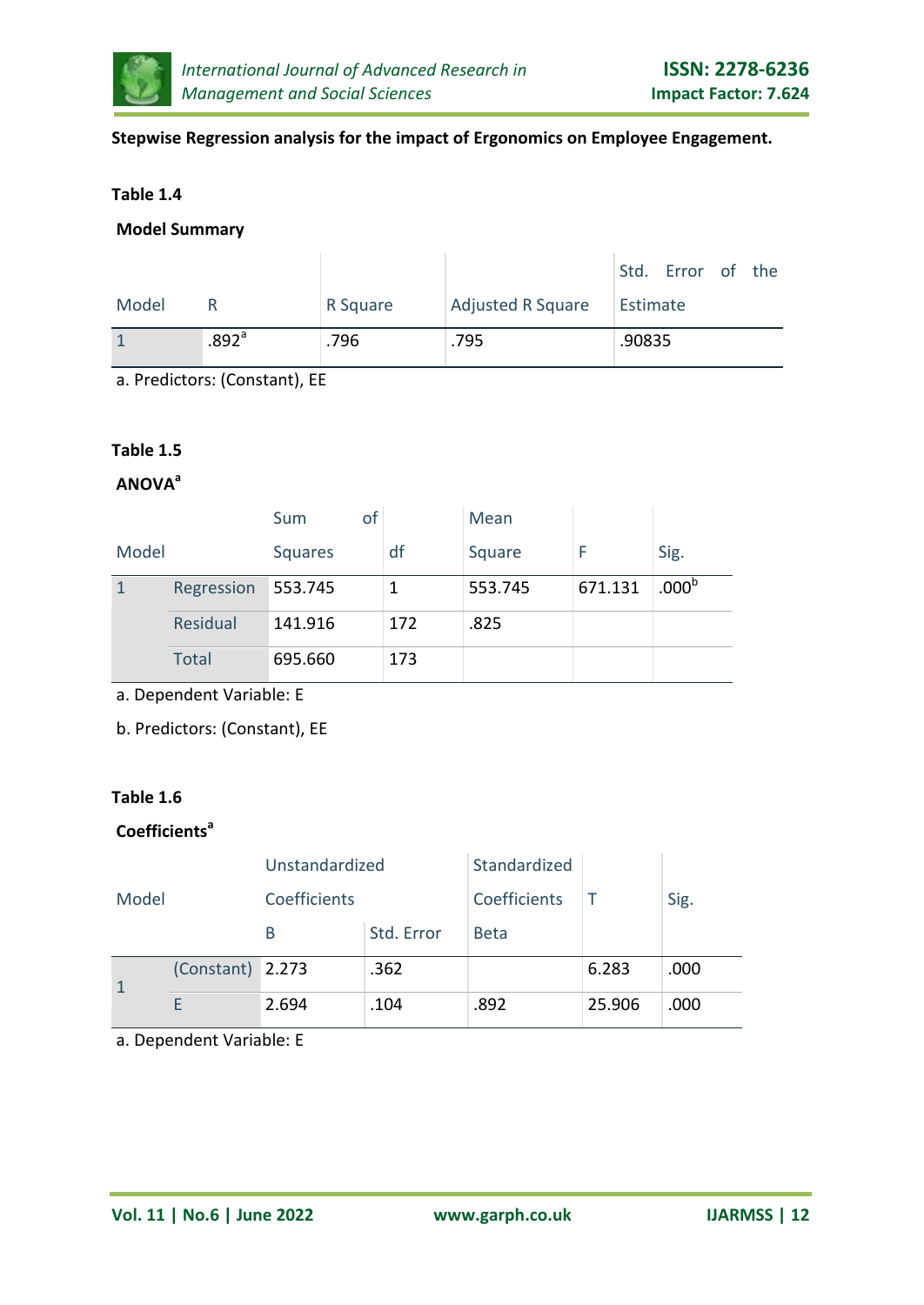

Table 1.4 showed a model summary that signified goodness of fit. R square stands for the coefficient of determination which determined the variation caused by Job satisfaction. Adjusted R square provides a more significant value for a variance here is 79.5% (.795). Table 1.5, is the ANOVA Table that revealed the significance of the model. Table 1.6, is the Coefficient Table, which showed the coefficients of the independent variable and revealed the significance of the independent variable.

# **CONCLUSION**

The study concludes that ergonomics improves Employee Engagement among the teaching faculty. A higher degree of Ergonomics among the employees leads to improved Employee Engagement. The engagementlevel of employees was also influenced by workplace ergonomics. Ergonomics improves the productivity of the staff and ensure optimum utilization of Human Resource and ultimately employee feels satisfied with the organizational culture.

To study the impact of Ergonomics on Employee Engagement, a standardized questionnaire has been used.

Ergonomics ultimately helps in reducing absenteeism and employee turnover. Many factors contributed to the Employee Engagement among the office faculty of colleges which ultimately leads to Employee Engagement.

It is evident that Ergonomics leads to employee performance and provides health and workplace safety and which in turn leads to low turnover of employees and increases profitability.

As if the organization is providing such an environment where everything is arranged perfectly in the best fit interest of the employee it will reduce the stress, discomfort, and pain and it will increase the production which leads to profit for the organization.

Implementing a proactive ergonomics process presents an organization with the opportunity to add significant value to the employee well -being. To provide safeguard and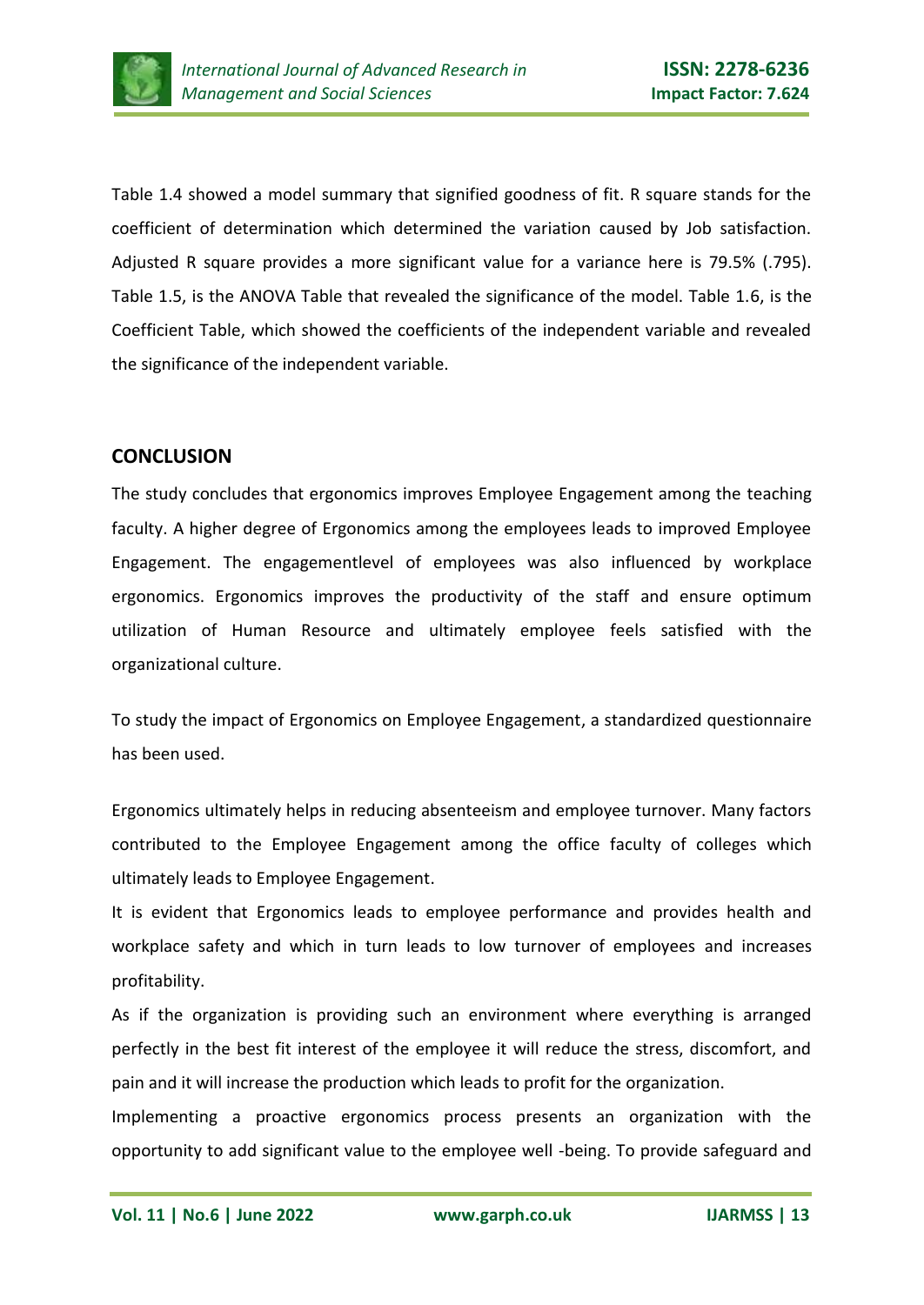

promote a better safety culture, which boosts morale, strengthens loyalty and creates more engaged employees, ergonomics is the first thing to do in the organization.From the above study, it is concluded that the staff of the college have a better working environment condition and feel satisfied with the content of the office and it leads to Employee Engagement.

Understanding the relationship between gave the basis for future research and provides benefits to organizations and individuals.

# **REFERENCES**

Abarghouei, N. S., & Nasab, H. H. (2012). An ergonomic evaluation and intervention model: macro ergonomic approach. *International Journal of Scientific & Engineering Research*, *3*(2), 1-7.

Ariani, D. W. (2013). The relationship between employee engagement, organizational citizenship behavior, and counterproductive work behavior. *International Journal of Business Administration*, *4*(2), 46.

Baharuddina, Y. S., & Balasubramaniama, V. (2016).The relationship between occupational stress, employee engagement and turnover intention.

Bayir, S., & Keser, H. (2009).Information and communication technologies coordinator teachers' evaluations of computer working environments in terms of ergonomics. *Procediasocial and behavioral sciences*, *1*(1), 335-341.

## Both

Christy, D. V. (2019). Ergonomics and Employee Engagement. *International Journal of Mechanical Engineering and Technology*, *10*(2), 105-109.

Dockrell, S., Fallon, E., Kelly, M., & Galvin, R. (2009).Sources and nature of secondary school teachers' education in computer-related ergonomics. *Computers & Education*, *53*(2), 504- 510.

Ergonomics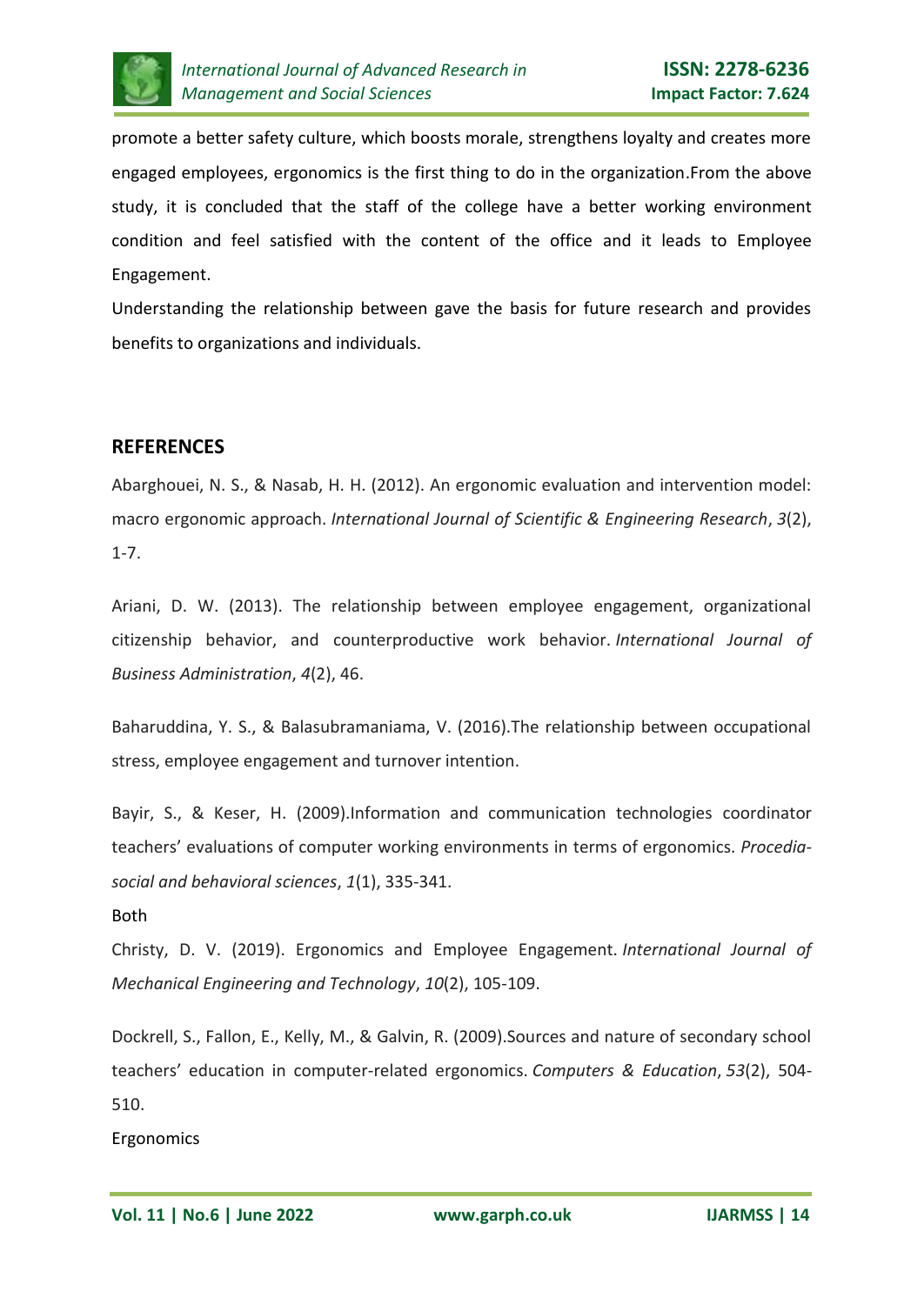

Jauregui, E. (2018). *Ergonomics: Human Resources' Effect on Employee Engagement in the Public Sector* (Doctoral dissertation, California State University, Northridge).

Karltun, A., Karltun, J., Berglund, M., & Eklund, J. (2017).HTO–A complementary ergonomics approach. *Applied ergonomics*, *59*, 182-190.

Kilonzo, T. M., Were, S., & Odhiambo, R. (2018). Influence of employee engagement on the performance of teachers in secondary schools in Machakos County in Kenya. *International Journal of Novel Research in Humanity and Social Sciences*, *5*(1), 52-71.

Legg, S., & Jacobs, K. (2008).Ergonomics for schools. *Work*, *31*(4), 489-493.

Magnavita, N. (2017). Productive aging, work engagement and participation of older workers. A triadic approach to health and safety in the workplace.Epidemiology, Biostatistics, and Public Health, 14(2).

Mangi, Q. A., Dogar, G. A., Bhutto, S. A., & Lashari, A. A. (2021). Study of Emotional Labor, Cognitive Dissonance and Employee Engagement: A mediation analysis of Emotional Intelligence among Private School Teachers. *Ilkogretim Online*, *20*(4).

Na-Nan, K., Panich, T., Thipnete, A., & Kulsingh, R. (2016). Influence of job characteristics, organizational climate, job satisfaction and employee engagement that affect the organizational citizenship behavior of teachers in Thailand. *The Social Sciences*, *11*(18), 4523-4533

Ningrum, D. P., & Haqi, D. N. (2013). Ergonomics aspects of the architectural design of the staircase in universitas airlangga public health faculty building, Surabaya. *Malaysian Journal of Medicine and Health Sciences*, *16*(4), 211-217.

Partido, B. B. (2017). Ergonomics calibration training utilizing photography for dental hygiene faculty members. *Journal of Dental Education*, *81*(10), 1187-1193.

Sudibjo, N., & Sutarji, T. (2020).The roles of job satisfaction, well-being, and emotional intelligence in enhancing the teachers' employee engagements. *Management Science Letters*, *10*(11), 2477-2482.